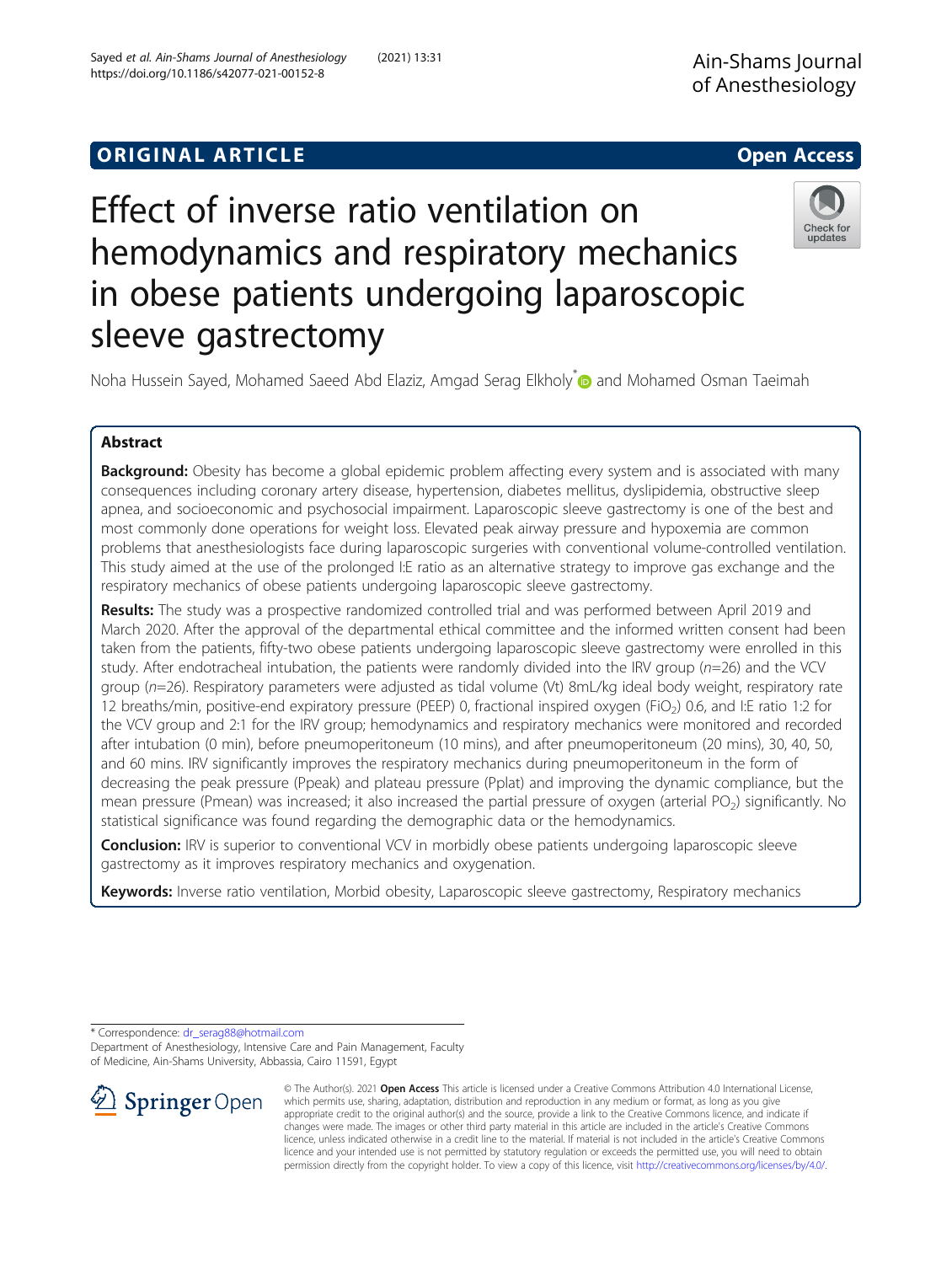# Background

Obesity is an abnormal or excessive fat accumulation that may impair health. A simple measure for classifying obesity in adults is body mass index( BMI). The WHO categorizes obesity as grade I obesity (BMI 30–34 kg/ m<sup>2</sup>), grade II obesity (BMI 35–39 kg/m<sup>2</sup>), or grade III obesity (BMI at least  $40 \text{ kg/m}^2$ ) (Ng et al. [2014\)](#page-7-0).

Several factors result in obesity: genetic factor, levels of physical activity, diet, and cultural and social factors. Several co-morbidities are associated with obesity including cardiovascular disease, hypertension, diabetes, obstructive sleep apnea (OSA), dyslipidemia, gastroesophageal reflux disease (GERD), anxiety, and depression (WHO Fact Sheet, [2018\)](#page-7-0).

When conservative measures of weight management fail, bariatric surgery becomes the most effective and safe treatment for morbid obesity, especially with established safety and significant reduction of co-morbidities such as diabetes and hypertension (Schiavon et al. [2018\)](#page-7-0).

Pelosi et al. [\(1998](#page-7-0)) pointed out that obesity was directly related to respiratory airway resistance and inversely related to oxygenation, functional residual capacity, and pulmonary compliance. Eichenberger et al. [\(2002](#page-7-0)) also demonstrated that atelectasis following general anesthesia persisted for at least 24 h in morbidly obese patients, while it resolved in a shorter time in normal-weight patients postoperatively (Hu et al. [2016\)](#page-7-0).

Sleeve gastrectomy is performed with the patient in the supine position, open legs, and in reverse Trendelenburg position with an angle of 30°. The assistant surgeon and the scrub nurse are on his right side; the main surgeon is positioned between the lower limbs (Ramos et al., [2015a,](#page-7-0) [b](#page-7-0)).

Laparoscopic sleeve gastrectomy is done by the dissection of the pad of fat of the esophagogastric junction, to allow complete visualization of the left diaphragmatic crus. Then, release and ligation of the great gastric curvature with stablers starting at the distal portion of the gastric body, continuing into the esophagus, and then distal to the pylorus (Basha et al. [2014\)](#page-7-0).

Laparoscopic surgery is known to have adverse effects on respiratory mechanics and gas exchange. The increased intra-abdominal pressure caused by insufflation of carbon dioxide  $(CO<sub>2</sub>)$  results in a cephalad shift of the diaphragm, which leads to a decrease in lung volume and atelectasis (Carron et al. [2010\)](#page-7-0).

It might be difficult to improve the gas exchange simply by changing the tidal volume (VT) or respiratory rate, as the high airway pressure may not allow a further increase in VT, and increasing the respiratory rate sometimes fails to correct hypercapnea. Thus,  $CO<sub>2</sub>$  retention that occurs with a high airway pressure may make the anesthetic management challenging especially for morbidly obese patients (Sinha et al. [2012](#page-7-0)).

Prolongation of inspiratory to expiratory ratio has become an alternative strategy for improving gas exchange and respiratory mechanics. This strategy is used in surgical patients with reduced lung compliance due to surgical factors during general anesthesia as well as critical patients with acute respiratory syndrome (Talab et al. [2009](#page-7-0)).

## Aim of the study

This study was designed to investigate whether volumecontrolled inverse ratio ventilation (IRV) with inspiratory to expiratory (I:E) ratio of 2:1 could improve oxygenation as a primary outcome in morbidly obese patients undergoing laparoscopic sleeve surgery, and the effect of IRV on respiratory mechanics (peak pressure, plateau pressure, and compliance ) and hemodynamics as a secondary outcome

# Methods

The study was a prospective randomized controlled trial and was performed between April 2019 and March 2020. After the approval of the departmental ethical committee and the informed written consent had been taken from the patients, we chose a total of 52 morbidly obese patients for a laparoscopic sleeve gastrectomy in reverse Trendelenburg position, from 21 to 45 years old, ranging BMI between 35 and 50 kg/m<sup>2</sup>, ASA II and III. We excluded patients with age more than 45 years and less than 21 years, BMI higher than  $50\text{kg/m}^2$ , ASA class IV, severe intraoperative bleeding affecting hemodynamics, and operations that extended more than 60 min. The 52 patients were randomly divided into 2 groups: IRV  $(n=26)$ and VCV  $(n=26)$ .

In the OR, all patients were premedicated with prokinetics intravenous metoclopramide 20mg and  $H_2$  blockers ranitidine 50 mg. Monitoring, including electrocardiogram, invasive blood pressure, pulse oximetry, and venous access, was established. After preoxygenation for 3–5 min, anesthesia was induced with intravenous fentanyl 1–2 ug/ kg lean body weight (LBW), propofol 2 mg/kg LBW given over 15 s, and atracurium 0.50 mg/kg ideal body weight (IBW), followed by paracetamol 10mg/kg IBW. After tracheal intubation using a direct laryngoscope, capnography was established and the lungs were ventilated with a Datex-Ohmeda Aespire anesthesia ventilator. Ventilation parameters were set as tidal volume 8 mL/kg ideal body weight, respiratory rate 12 breaths/min, 0 PEEP, fraction inspired oxygen (FiO<sub>2</sub>) 0.6, oxygen flow 2 L/min, inspiratory pause 10%, and an I:E ratio of 2:1 (in the IRV group) or 1:2 (in the control group). Anesthesia was maintained with 1.5–2.5 vol% end-tidal isofluorane to keep control of the hemodynamic response (blood pressure and heart rate) within a 25% range of the preoperative value. Trocars were placed in a supine position. Pneumoperitoneum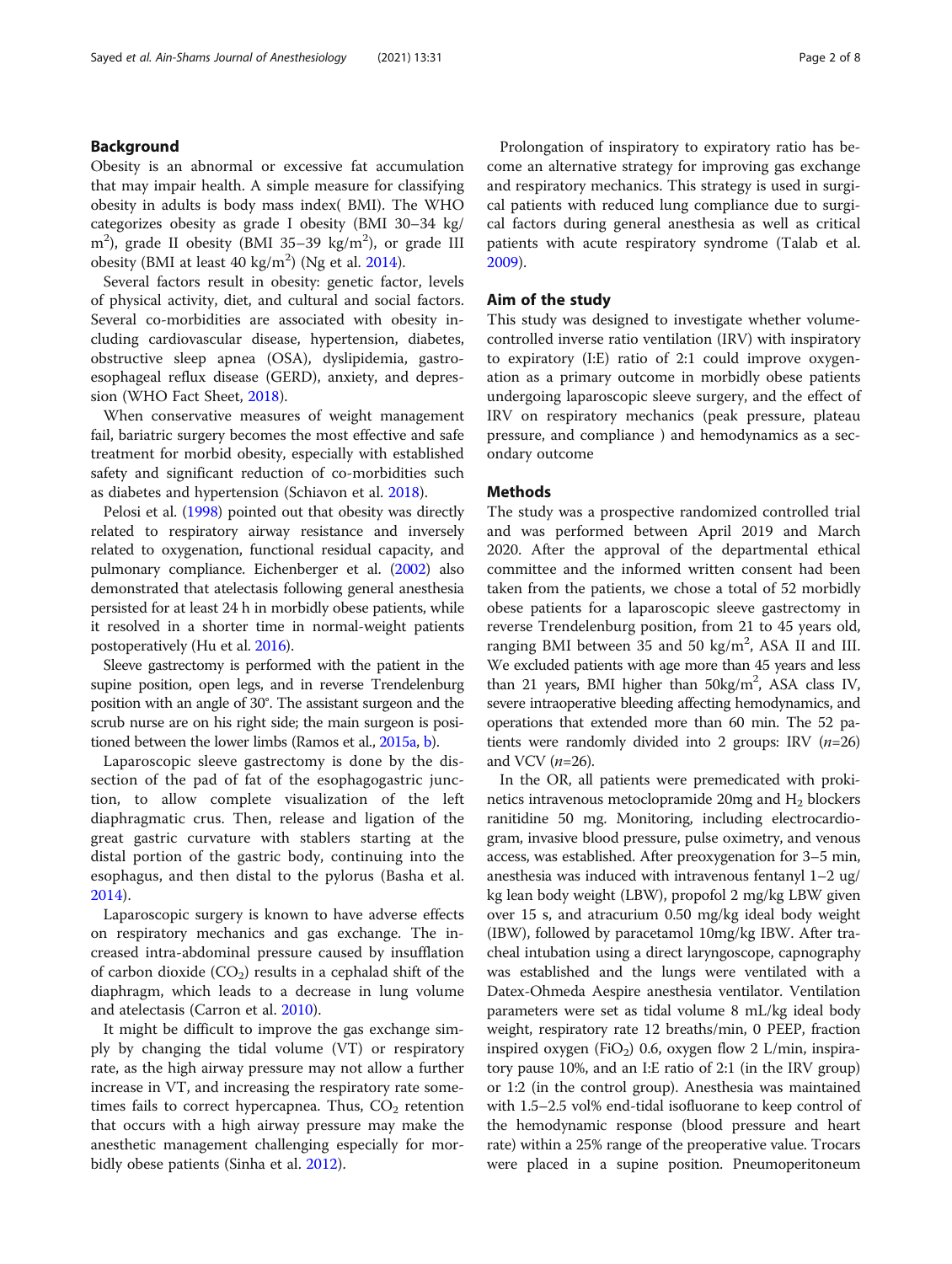|                           | $VCV$ group $(N=26)$ | IRV group $(N=26)$ | P-value |
|---------------------------|----------------------|--------------------|---------|
| Age (years)               | $34.42 \pm 6.836$    | $33.58 \pm 6.113$  | 0.640   |
| BMI ( $kg/m2$ )           | $41.38 \pm 3.44$     | $41.66 \pm 4.19$   | 0.797   |
| Sex (M/F)                 | 15/11                | 12/14              | 0.5788  |
| Duration of surgery (min) | 63.54±4.5            | $65.32 \pm 3.8$    | 0.1296  |
|                           |                      |                    |         |

<span id="page-2-0"></span>Table 1 Comparison between the two studied groups as regards demographic data

P is significant when  $P \le 0.05$ 

tension was set at 15 mmHg. Lactated Ringer's solution was infused at a rate of 6–8 mL/kg/h throughout the study. The same team of surgeons conducted the operations and were unaware of the patient's study group. After surgery, all patients were extubated at the operation room and transferred to the post-anesthesia care unit.

## Measurements

Lung mechanics readings including peak pressure (Ppeak), plateau pressure (Pplat), and mean airway pressure (Pmean) were recorded every 10 min till the end of the first hour; also, dynamic and static compliance of the respiratory system were calculated after intubation and every 10 min until the end of the first hour: static compliance = tidal volume/Pplat − PEEP and dynamic compliance = tidal volume/Ppeak − PEEP.

Hemodynamic parameters, mean arterial blood pressure (MAP), and heart rate (HR) were monitored at the start and all through the procedure and recorded before anesthesia induction (T0), immediately after intubation (T1), before pneumoperitoneum (T2), after pneumoperitoneum (T3), and then every 10 to 60 min.

Arterial blood gas was analyzed using a blood gas analyzer at T0 and every 10 min in the first hour for arterial oxygen tension (arterial  $PaO<sub>2</sub>$ ).

# Sample size

In this clinical trial, we have used oxygenation (represented as  $PaO<sub>2</sub>$ ) as a primary outcome to compare the effect of the two methods of ventilation. Using two independent samples  $t$  test with expected large effect size

(0.8), a level of significance of  $\leq 0.05$ , and a power of 0.80, a sample size of at least 26 cases per group is needed. The patients were randomized using a random number table and the use of a closed envelope technique which was employed to allocate patients between the two groups.

Statistical analysis Data were analyzed using the Statistical Package for Social Science (SPSS) version 22.0. Quantitative data were expressed as mean ± standard deviation (SD). Qualitative data were expressed as frequency and percentage.

The following tests were used:

 $\blacksquare$  The independent-samples t test of significance was used when comparing between two means.

• The chi-square  $(\chi^2)$  test of significance was used in order to compare proportions between two qualitative parameters.

▪ The confidence interval was set to 95%, and the margin of error accepted was set to 5%. So, the P-value was considered significant as follows:

 $\blacksquare$  Probability (*P*-value)

- P-value <0.05 was considered significant.
- $-$  P-value <0.001 was considered as highly significant.
- P-value >0.05 was considered non-significant.

# Results

# Demographic data

Statistical analysis for demographic data for the two groups revealed that there was no statistically significant difference ( $P$ -value >0.05), and there was no statistically

**Table 2** Comparison between the two studied groups as regards partial pressure of oxygen (PO<sub>2</sub>)

| PO <sub>2</sub>                                  |                    |                    |           |  |
|--------------------------------------------------|--------------------|--------------------|-----------|--|
| Partial pressure of oxygen (mmHg)                | VCV group $(N=26)$ | IRV group $(N=26)$ | P-value   |  |
| Preoperative (T0)                                | $79.27 + 3.91$     | $80.69 + 4.33$     | 0.220     |  |
| $PO2$ (after intubation) (T1)                    | $131.13 \pm 5.57$  | $131.19 + 5.27$    | 0.939     |  |
| $PO2$ before pneumoperitoneum (T2)               | $181.46 + 7.24$    | $188.31 \pm 5.72$  | $0.0001*$ |  |
| PO <sub>2</sub> JUST after pneumoperitoneum (T3) | $179.58 + 7.65$    | $191.88 + 5.47$    | $0.0001*$ |  |
| PO <sub>2</sub> (T4)                             | $177.38 + 7.66$    | $189.00 + 5.51$    | $0.0001*$ |  |
| PO <sub>2</sub> (T5)                             | $178.65 + 8.24$    | $194.04 \pm 7.06$  | $0.0001*$ |  |
| $PO2$ (T6)                                       | $178.27 \pm 8.45$  | $194.62 \pm 6.15$  | $0.0001*$ |  |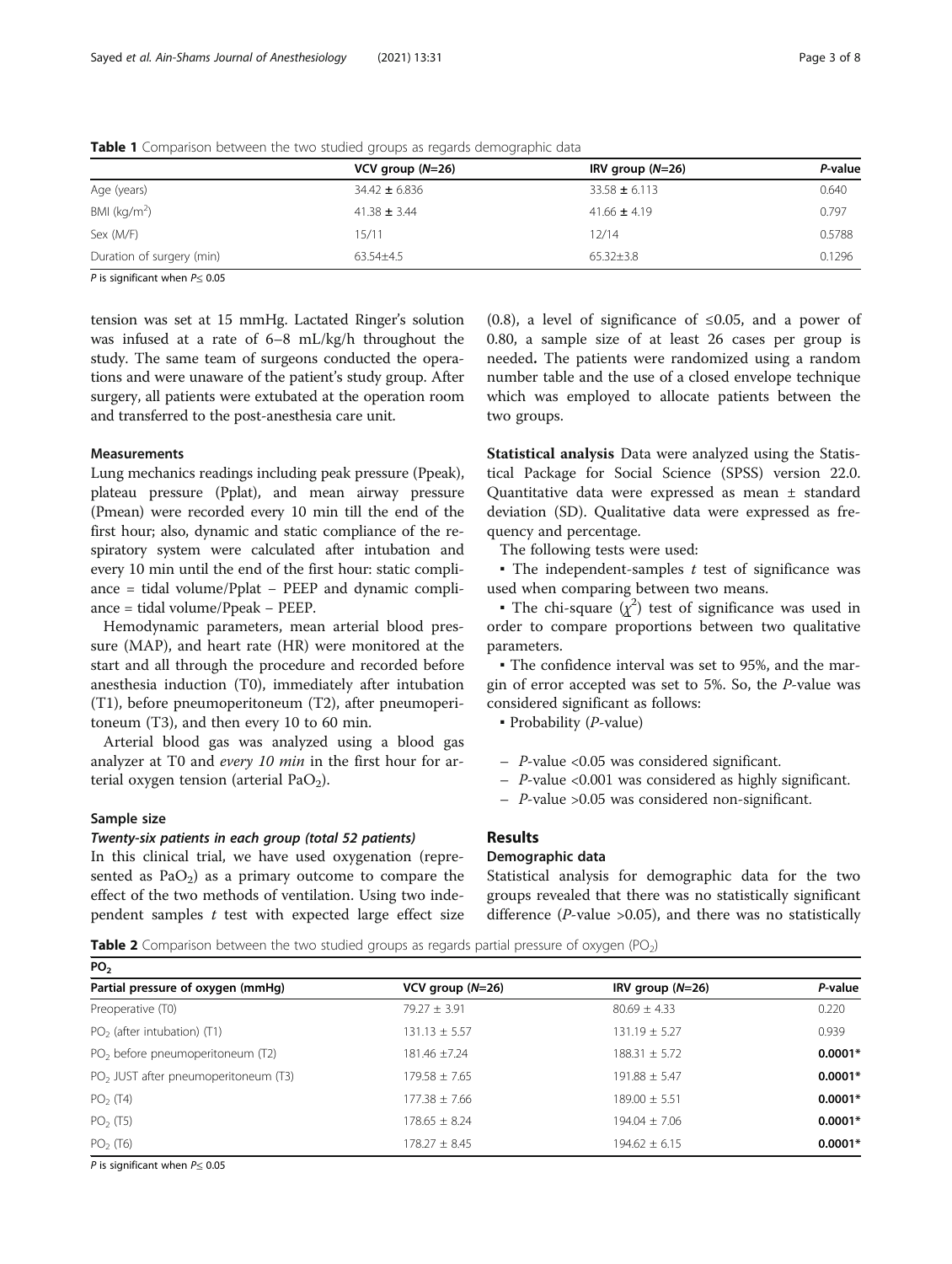| Table 3 Comparison between the two studied groups as regards peak airway pressure |  |  |  |  |
|-----------------------------------------------------------------------------------|--|--|--|--|
|                                                                                   |  |  |  |  |

| Peak airway pressure             |                    |                    |                       |  |
|----------------------------------|--------------------|--------------------|-----------------------|--|
| Peak pressure $(cmH2O)$          | VCV group $(N=26)$ | IRV group $(N=26)$ | P-value               |  |
| Peak 1 (after intubation)        | $20.31 \pm 2.02$   | $18.35 \pm 2.04$   | $0.001*$              |  |
| Peak 2 (before pneumoperitoneum) | $20.00 \pm 1.166$  | $17.19 \pm 1.327$  | $0.0001$ <sup>*</sup> |  |
| Peak 3 (after pneumoperitoneum)  | $30.15 \pm 1.85$   | $27.12 \pm 1.423$  | $0.0001$ <sup>*</sup> |  |
| Peak 4                           | $28.19 \pm 1.88$   | $24.54 \pm 1.77$   | $0.0001$ <sup>*</sup> |  |
| Peak 5                           | $27.58 \pm 1.55$   | $24.08 \pm 1.495$  | $0.0001$ <sup>*</sup> |  |
| Peak 6                           | $27.62 \pm 1.96$   | $24.58 \pm 1.33$   | $0.0001$ <sup>*</sup> |  |

 $\overline{P}$  is significant when  $P≤ 0.05$ 

significant difference in the duration of surgery as shown in Table [1](#page-2-0).

# Partial pressure of oxygen

Regarding  $PO<sub>2</sub>$ , on comparison of the two groups, there was no statistically significant differences at T0 (preoperatively) and T1 (just after intubation) (P-value >0.05), but starting from T2 (just before pneumoperitoneum) to T6 after (60 min), there was a statistically significant difference in  $PO_2$  between the two groups as seen in Table [2](#page-2-0).

# Peak airway pressure

Regarding the peak airway pressure, our study showed that there was a statistically significant difference between the two groups with generally lower peak airway pressure at the study group (IRV) than the control group (VCV) as shown in Table 3.

The results of the study including plateau pressure revealed a statistically significant difference between both groups through all times ( $P$ -value <0.05) with lower plateau pressure in the study group than in the control group as shown in Table 4.

Mean airway pressure As regards the mean airway pressure, this study revealed that there is a statistically significant difference between

the two groups ( $P$ -value <0.05) with the study group higher than the control group as shown in Table [5](#page-4-0).

# Dynamic compliance

In comparison with the results of this study as regards the dynamic compliance (CD), we observed a statistically significant difference (*P*-value  $\langle$  0.05) between the two groups at all times as seen in Table [6](#page-4-0).

Regarding the static compliance, these study results revealed a statistically significant difference between the study and the control groups with the study group showing higher compliance as seen in Table [7.](#page-5-0)

# Vital data

Regarding mean arterial pressure, we observed that the difference was statistically non-significant at T0 or later on after intubation and after pneumoperitoneum as seen in Table [8.](#page-5-0)

# **Heart rate**

When comparing heart rate changes between the two groups, we observed that there was no statistically significant difference as shown in Table [9.](#page-6-0)

# **Discussion**

Obesity is one of the most major health problems affecting every system and is associated with many consequences

Table 4 Comparison between the two studied groups as regards plateau pressure

| Plateau airway pressure               |                    |                    |           |  |
|---------------------------------------|--------------------|--------------------|-----------|--|
| Plateau pressure (cmH <sub>2</sub> O) | VCV group $(N=26)$ | IRV group $(N=26)$ | P-value   |  |
| Plateau 1 (after intubation)          | $17.69 + 2.11$     | $15.88 \pm 2.18$   | $0.004*$  |  |
| Plateau 2 (before pneumoperitoneum)   | $17.08 + 1.29$     | $14.77 + 1.31$     | $0.0001*$ |  |
| Plateau 3 (after pneumoperitoneum)    | $26.88 \pm 1.84$   | $23.73 + 1.37$     | $0.0001*$ |  |
| Plateau 4                             | $25.00 \pm 1.83$   | $21.12 \pm 2.12$   | $0.0001*$ |  |
| Plateau 5                             | $24.38 \pm 1.75$   | $20.42 + 1.42$     | $0.0001*$ |  |
| Plateau 6                             | $24.35 + 2.06$     | $20.77 + 1.28$     | $0.0001*$ |  |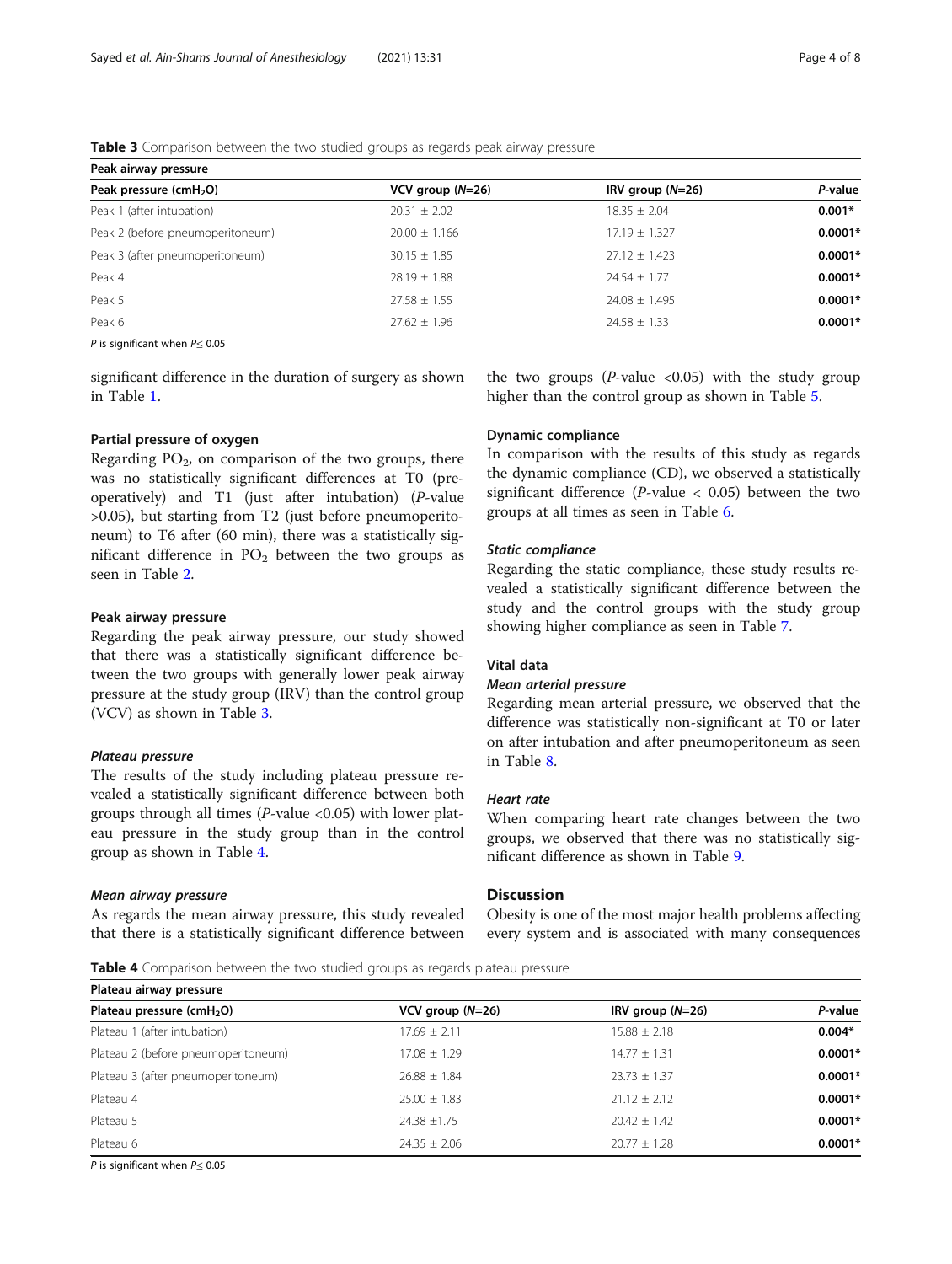| Mean airway pressure               |                  |                   |        |                       |
|------------------------------------|------------------|-------------------|--------|-----------------------|
|                                    |                  |                   |        |                       |
| Pmean T1 (after intubation)        | $6.73 \pm 0.827$ | $9.38 \pm 1.06$   | 10.056 | $0.0001*$             |
| Pmean T2 (before pneumoperitoneum) | $6.69 + 0.47$    | $8.85 \pm 0.732$  | 12.623 | $0.0001$ <sup>*</sup> |
| Pmean T3 (after pneumoperitoneum)  | $10.04 + 0.72$   | $13.77 \pm 0.765$ | 18.113 | $0.0001*$             |
| Pmean T4                           | $9.35 + 0.75$    | $12.46 + 0.95$    | 13.18  | $0.0001$ <sup>+</sup> |

Pmean T5 **0.0001 \*** 9.15 ± 0.54 12.27 ± 0.78 16.75 **0.0001 \*** Pmean T6 **0.0001\*** 9.12 ± 0.65 12.46 ± 0.65 12.46 12.46 12.46 12.46 12.46 to 18.57 **0.0001\*** 

<span id="page-4-0"></span>**Table 5** Comparison between the two studied groups according to the mean airway pressure

including an increased incidence of coronary artery disease, hypertension, diabetes mellitus, dyslipidemia, and obstructive sleep apnea. As a reflection of the rising global incidence of obesity, there has been a corresponding increase in the number of obese patients undergoing surgery in general and bariatric surgery in particular.

Body mass index is calculated by the division of the subject's weight in kilograms (kg) by the height in meters squared (m<sup>2</sup>). A person with a BMI of 20-25 kg/m<sup>2</sup> is normal, whereas a BMI of  $26-29.9$  kg/m<sup>2</sup> is called overweight. A patient with a BMI of 30-39.9 kg/m<sup>2</sup> is defined as obese and is counted as extreme/morbid obese with a  $BMI > 40$  kg/m<sup>2</sup>. An individual with a BMI  $>$  50 kg/m<sup>2</sup> is superobese, and if with a BMI  $>$  60 kg/m<sup>2</sup> is supersuperobese. The risk of developing obesityrelated conditions is based on BMI, the higher the BMI, the higher the risk (Soleimanpour et al. [2017](#page-7-0)).

Obesity is an important determinant of respiratory mechanics in patients under general anesthesia by decreased compliance, decreased functional residual capacity, and increased respiratory system resistance. Changes in lung function after insufflations pneumoperitoneum and positioning of the patient remained approximately constant throughout surgery (Rauh et al. [2001\)](#page-7-0).

Pneumoperitoneum and patient BMI had the most important effect on respiratory mechanics. BMI is the main risk factor for decreased lung compliance after anesthesia induction and pneumoperitoneum (Tomescu et al. [2017\)](#page-7-0).

Bariatric surgery is thought to be the only effective longterm treatment for patients with BMI  $\geq 40$  or  $\geq 35$  with comorbidities. Besides the significant weight loss, bariatric surgery offers the patient additional advantages. Recent studies have shown that it can improve type 2 diabetes, hypertension, and dyslipidemia. Bariatric surgery is increasing day by day, especially because of the inadequacy of non-surgical methods of weight loss (exercise, diet, and lifestyle modification) (Dixon et al. [2008\)](#page-7-0).

As the risk of anesthesia and surgery is greater in morbidly obese patients than in the normal weight population, anesthesiologists should be more familiar with the clinical management of obese patients for all surgery types, especially for weight reduction procedures (Dixon et al. [2008\)](#page-7-0).

The present study compared the inverse ratio volumecontrolled ventilation (I:E ratio 2:1) to the conventional volume-controlled ventilation with an I:E ratio of 1:2 in morbidly obese patients undergoing laparoscopic sleeve gastrectomy operations. The study reveals an increase in arterial  $PaO<sub>2</sub>$ , mean airway pressure, and compliance in the inverse ratio group together with a significant decrease in peak airway pressure, and plateau pressure, with no statistically significant change in hemodynamics either mean arterial pressure or heart rate.

Similar results were observed in another study done by Zhang and Zhu; they compared the IRV to the VCV in morbidly obese patients undergoing laparoscopic gynecological surgery in a Trendelenburg position 30°

Table 6 Comparison between the two studied groups as regards dynamic compliance

| Dynamic compliance                         |                    |                    |          |  |
|--------------------------------------------|--------------------|--------------------|----------|--|
| Dynamic compliance (mL/cmH <sub>2</sub> O) | VCV group $(N=26)$ | IRV group $(N=26)$ | P-value  |  |
| CD (after intubation) T1                   | $24.96 \pm 3.33$   | $27.38 \pm 3.53$   | $0.014*$ |  |
| CD (before pneumoperitoneum) T2            | $25.46 \pm 4.75$   | $29.31 \pm 4.92$   | $0.006*$ |  |
| CD (after pneumoperitoneum) T3             | $16.58 \pm 2.69$   | $18.58 \pm 3.51$   | $0.025*$ |  |
| CD T4                                      | $18.23 + 3.65$     | $20.5 + 4.03$      | $0.038*$ |  |
| CD <sub>T5</sub>                           | $18.62 + 3.44$     | $20.89 + 4.1$      | $0.036*$ |  |
| CD T <sub>6</sub>                          | $18.58 \pm 3.64$   | $21.23 \pm 3.34$   | $0.009*$ |  |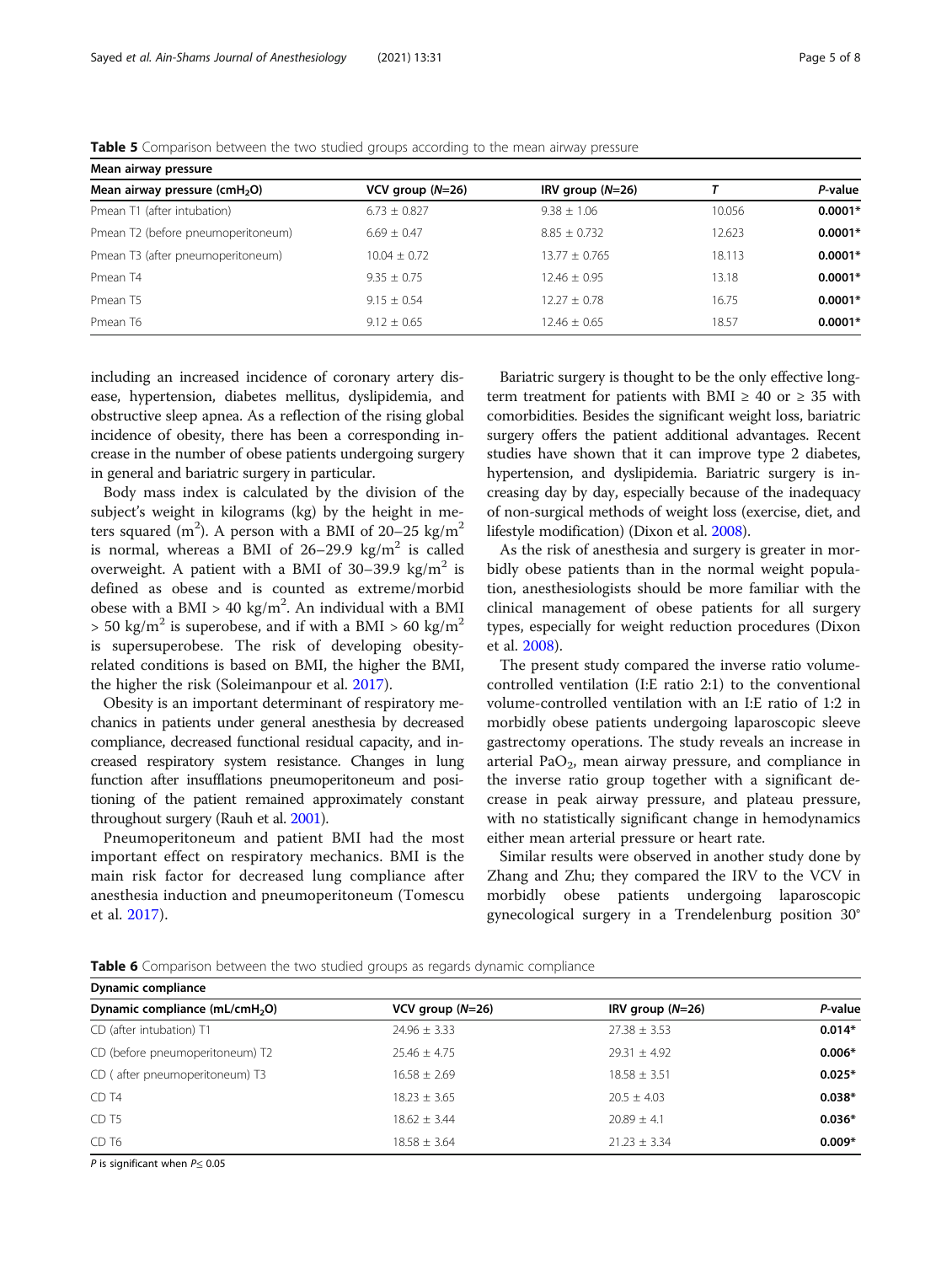| Static compliance                         |                    |                    |          |  |
|-------------------------------------------|--------------------|--------------------|----------|--|
| Static compliance (mL/cmH <sub>2</sub> O) | VCV group $(N=26)$ | IRV group $(N=26)$ | P-value  |  |
| CS (after intubation) T1                  | $28.62 \pm 3.68$   | $31.65 \pm 4.75$   | $0.013*$ |  |
| CS (before pneumoperitoneum) T2           | $29.81 \pm 5.52$   | $34.08 \pm 5.9$    | $0.009*$ |  |
| CS (after pneumoperitoneum) T3            | $19.08 \pm 3.44$   | $21.23 \pm 4.02$   | $0.043*$ |  |
| CS T4                                     | $20.46 + 4.18$     | $24.08 \pm 5.15$   | $0.008*$ |  |
| CS T <sub>5</sub>                         | $21.04 \pm 3.93$   | $74.69 + 4.83$     | $0.004*$ |  |
| CS T <sub>6</sub>                         | $21 + 43$          | $74.35 + 4.95$     | $0.012*$ |  |
|                                           |                    |                    |          |  |

<span id="page-5-0"></span>Table 7 Comparison between the two studied groups as regards static compliance

P is significant when  $P \leq 0.05$ 

and showed that there was an increase in  $PaO<sub>2</sub>$  and mean airway pressure and a decrease in peak and plateau pressures, with no statistically significant changes in hemodynamics (Zhang and Zhu, [2016\)](#page-7-0).

Mousa [2013](#page-7-0) also pointed to similar results in his crossover study equal ratio ventilation (1:1) improves arterial oxygenation during laparoscopic bariatric surgery; there was a decrease in peak airway pressure together with a significant increase in compliance and mean airway pressure. But that study was assessing the prolongation in I:E ratio in pressure control mode of ventilation not volume control (Mousa [2013](#page-7-0)).

According to the metanalysis done by Souza et al. that evaluated different ventilator strategies for morbidly obese patients undergoing bariatric surgery, they stated that an I:E ratio of 1:1 achieved greater lung compliance than an I:E ratio of 1:2 (Souza et al. [2020\)](#page-7-0).

Tweed and Lee studied the effect of IRV during orthopedic surgery under general anesthesia and revealed that there is no beneficial effect for increasing Pmean by time-cycled IRV regarding gas exchange, and this is against our study results (Tweed and Lee [1991\)](#page-7-0).

Prolongation of the inspiratory time together with slowing the inspiratory flow contribute to the decrease in the peak airway pressure in IRV. It is well known that high peak airway pressure leads to barotrauma and lung injury through the generation of elevated alveolar shear forces (Zhang and Zhu, [2016](#page-7-0)).

This prolongation of inspiratory time is beneficial only when a significant amount of recruitable lung units is found. This might be why previous studies failed to show or showed minimal effects of IRV in normal-weight patients under general anesthesia (Kim et al. [2013](#page-7-0)).

During pneumoperitoneum, an increase in the intrathoracic pressure occurs resulting in a decrease in lung compliance; this leads to diminution of lung volumes and thus increase of Ppeak. This consequently causes atelectasis in the dependent parts of the lungs (Nguyen and Wolfe [2005](#page-7-0)).

Inverse ratio ventilation is a well-known technique used in ARDS for improving arterial oxygenation. It increases the Pmean, reduces arteriovenous shunting, recruits atelectatic alveoli, and decreases dead space ventilation. Prolongation of the I:E ratio allows more time to reach the targeted TV with a consequent decrease in Ppeak (Mousa [2013](#page-7-0)).

IRV might lead to air trapping in the lungs with the formation of what is called intrinsic PEEP or auto-PEEP. Also, mechanical ventilation with conventional I:E ratio generated auto-PEEP possibly because of hyperinflation and high airway pressure. In addition, PEEP can improve oxygenation by increasing Pmean. So IRV would improve oxygenation. IRV may lead to auto-PEEP and that is thought to have advantageous effects on pulmonary mechanics and improve oxygenation (Zhang and Zhu, [2016](#page-7-0)).

**Table 8** Comparison between the two studied groups as regards mean arterial pressure

| <b>MAP</b>                       |                    |                    |         |  |
|----------------------------------|--------------------|--------------------|---------|--|
| Mean arterial pressure (mmHg)    | VCV group $(N=26)$ | IRV group $(N=26)$ | P-value |  |
| Preoperative T0                  | $70.46 + 5.54$     | $68.37 \pm 4.3$    | 0.217   |  |
| MAP (after intubation) T1        | $75.35 + 5.2$      | $73.65 + 3.05$     | 0.158   |  |
| MAP (before pneumoperitoneum) T2 | $68.81 \pm 6.29$   | $67.19 + 5.65$     | 0.334   |  |
| MAP (after pneumoperitoneum) T3  | $72.04 + 6.302$    | $70.77 + 6.07$     | 0.463   |  |
| MAP T4                           | $69.19 + 5.85$     | $69.69 + 5.18$     | 0.746   |  |
| MAP T5                           | $67.04 + 4.75$     | $67.31 + 4.22$     | 0.830   |  |
| MAP T6                           | $78.77 + 4.11$     | $79.12 + 7.81$     | 0.842   |  |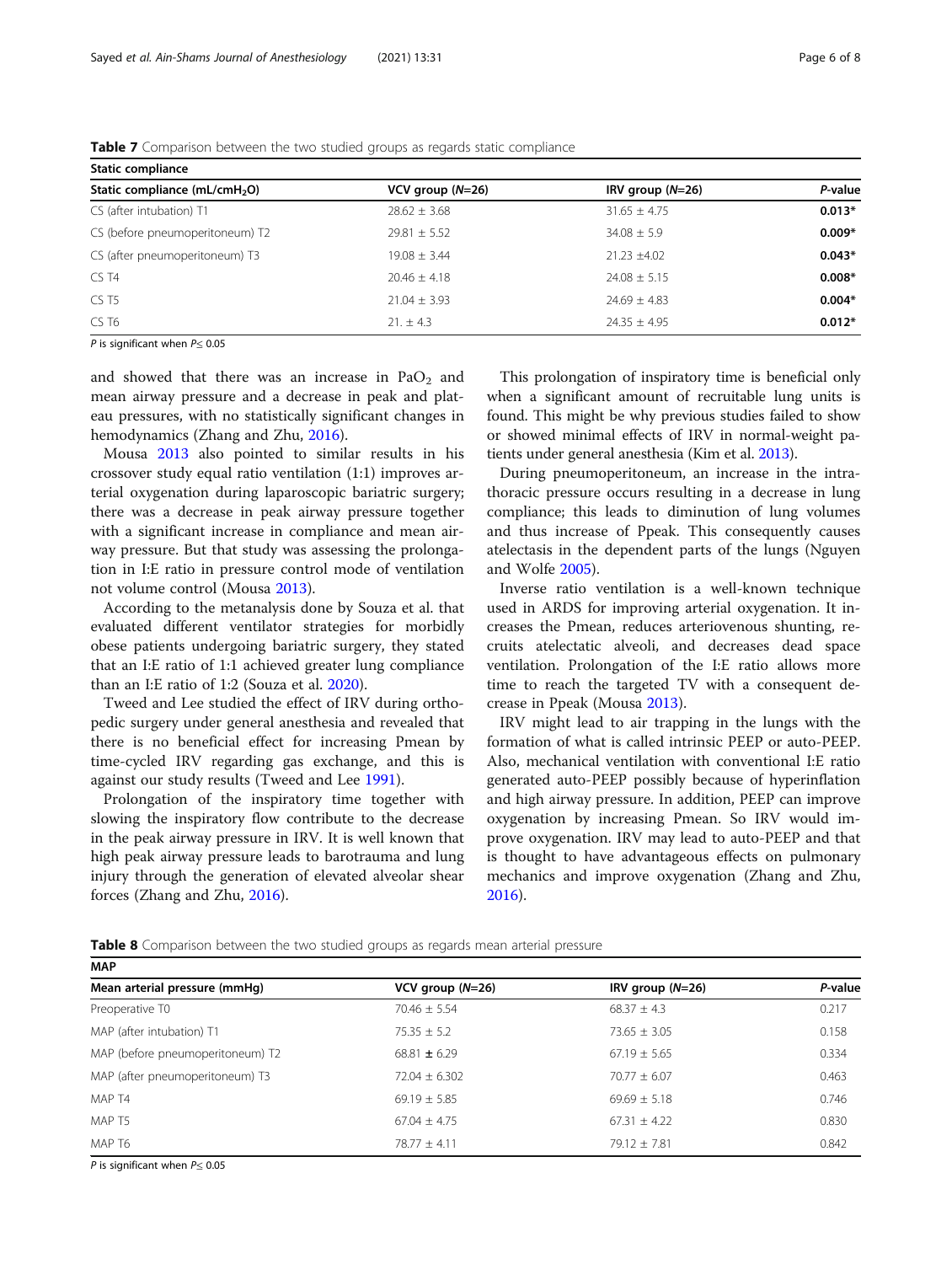| Heart rate                      |                    |                    |         |  |
|---------------------------------|--------------------|--------------------|---------|--|
| Heart rate (BPM)                | VCV group $(N=26)$ | IRV group $(N=26)$ | P-value |  |
| Preoperative T0                 | $76.35 \pm 3.64$   | $78.92 \pm 5.75$   | 0.059   |  |
| HR (after intubation) T1        | $86.81 \pm 5.08$   | $89.65 \pm 8.90$   | 0.163   |  |
| HR (before Pneumoperitoneum) T2 | $81.92 \pm 5.93$   | $82.73 \pm 7.14$   | 0.659   |  |
| HR (after pneumoperitoneum) T3  | $78.54 \pm 6.45$   | $79.31 + 7.9$      | 0.702   |  |
| HR T4                           | $78.65 \pm 6.07$   | $77.96 \pm 6.68$   | 0.697   |  |
| HR T5                           | $79.92 + 4.97$     | $80.42 \pm 7.83$   | 0.785   |  |
| HR T <sub>6</sub>               | $81.23 \pm 4.62$   | $81.27 \pm 8.15$   | 0.983   |  |

<span id="page-6-0"></span>Table 9 Comparison between the two studied groups as regards heart rate (HR)

P is significant when  $P \leq 0.05$ 

The hemodynamics changes due to positioning have been extensively studied. Falabella et al.'s study did not find an increase in heart rate but found an increase in the mean arterial pressure and systemic vascular resistance in steep Trendelenburg position with pneumoperitoneum. This study also stated that there is a decrease in the cardiac output in the reverse Trendelenburg position secondary to a decrease of the venous return (Falabella et al. [2007\)](#page-7-0)

Zhang and Zhu who compared the effect of inverse ratio ventilation and conventional volume-controlled ventilation on the cardiopulmonary functions and on the cytokine concentration bronchoalveolar lavage found that there were no significant hemodynamic changes in the two groups (Zhang and Zhu, [2016\)](#page-7-0).

The generation of auto-PEEP might impede the venous return leading to the affection of hemodynamics, but our results showed that there is no statistically significant hemodynamic instability, and this goes in accordance with a study done by Sinha et al. that revealed that the pressure-controlled IRV (I:E 1.5:1) did not affect hemodynamics (Sinha et al. [2012\)](#page-7-0).

To our knowledge, this study is the first to assess the inverse ratio volume control ventilation in bariatric surgery with reverse Trendelenburg position; all previous studies either used the pressure-controlled mode or just prolonged the I:E ratio; according to the metanalysis done by Souza et al., there is no advantage of PCV above VCV in morbidly obese patient ventilation.

The limitations of our study is that detection of atelectasis was not included as oxygenation alone is not an indicator of atelectasis in pneumoperitoneum

# Conclusion

In conclusion, this study found out that IRV of volume control mode is superior to conventional ratio VCV in morbidly obese patients undergoing laparoscopic sleeve gastrectomy as it increases the lung compliance, partial pressure of oxygen, and mean airway pressure together with a decrease in peak and plateau pressures.

### **Abbreviations**

ASA: American society of anesthesiologists classification; BMI: Body mass index; CD: Dynamic compliance; CO<sub>2</sub>: Carbon dioxide; CS: Static compliance; FiO2: Fraction inspired oxygen; GERD: Gastroesophageal reflux disease; HR: Heart rate; I:E: Inspiratory to expiratory; IRV: Inverse ratio ventilation; MAP: Mean arterial blood pressure; OR: Operation room; OSA: Obstructive sleep apnea; PaO<sub>2</sub>: Arterial oxygen tension; PEEP: Positive-end expiratory pressure; Pmean: Mean pressure; PO<sub>2</sub>: Partial pressure of oxygen; Ppeak: Peak pressure; Pplat: Plateau pressure; P-value: Probability; RCT: Randomized controlled trial; SD: Standard deviation; SPSS: Statistical package for social science; T0: Preoperative; T1: Immediately after intubation; T2: Before pneumoperitoneum; T3: After pneumoperitoneum; VCV: Volume-controlled ventilation; Vt: Tidal volume

### Acknowledgements

Not applicable.

### Authors' contributions

NH designed the study, performed the analysis, and wrote and critically revised the manuscript. MS revised the literature, performed the analysis, and critically reviewed the manuscript. AE designed the study, revised the literature, performed the analysis, followed the patients, measured the vital data, recorded the respiratory mechanics data, and wrote the manuscript. MT revised the literature, followed the patients, collected the data, performed the analysis, and critically reviewed the manuscript. All authors approved the final version of the manuscript.

### Funding

None.

### Availability of data and materials

The datasets used and/or analyzed during the current study are available from the corresponding author on reasonable request.

# Declarations

### Ethics approval and consent to participate

Approval from the research ethical committee of the Faculty of Medicine, Ain-Shams University, was obtained (code number: FMASU M D 87 /2018), and written informed consent was obtained from the patients after the description of the procedure and its potential complications.

### Consent for publication

Not applicable.

### Competing interests

The authors declare that they have no competing interests.